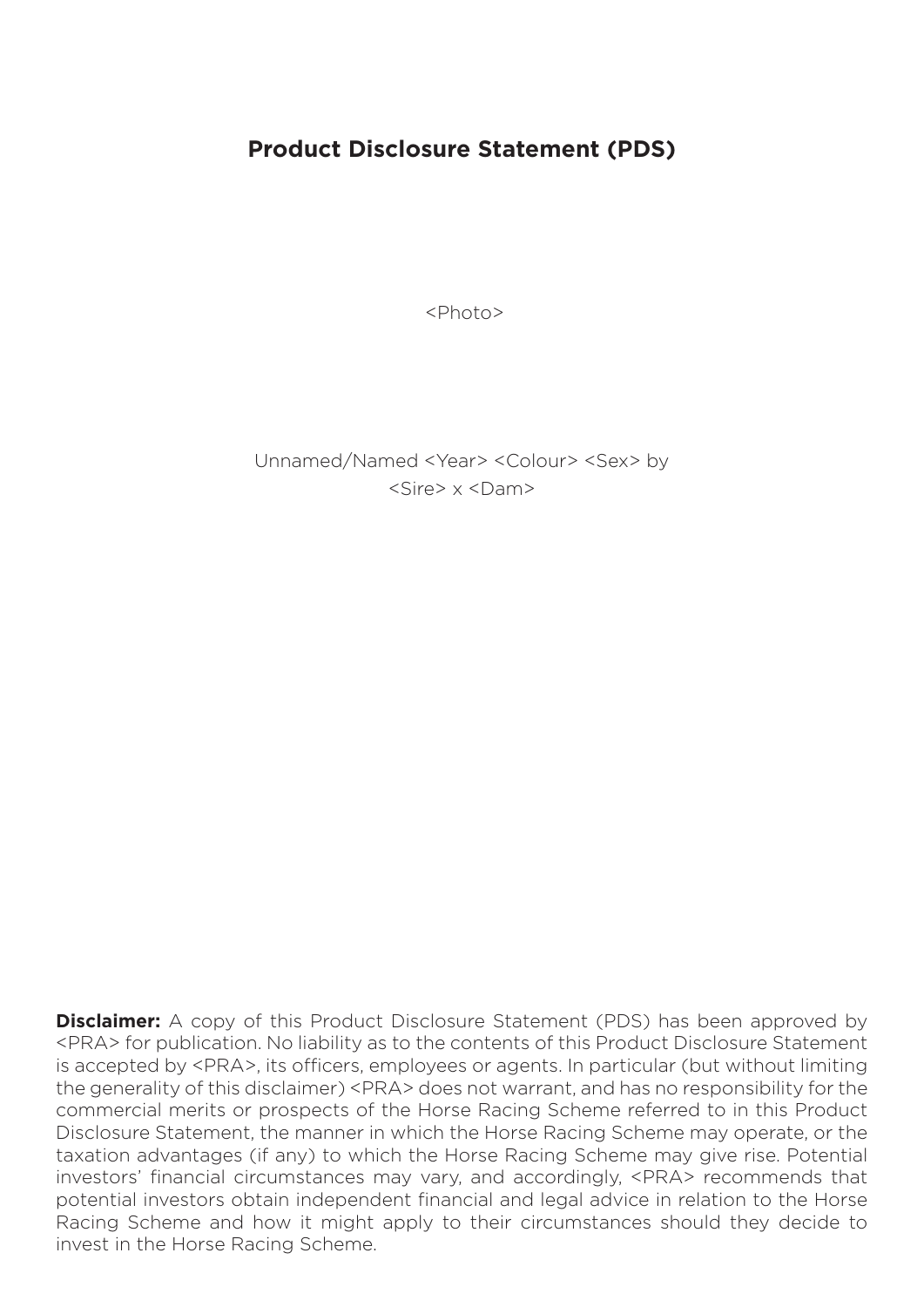# **IMPORTANT INFORMATION**

This PDS is dated <date of Lead Regulator Approval>. This PDS is valid for six months from the date of <PRA> approval. It should be read in its entirety before submitting any application form and entering any Syndicate Agreement. Before deciding to acquire a share(s) in this offer you should consider the suitability of this Product to you. Application can only be accepted if the completed current application form which accompanies the PDS is signed. If you are in any doubt as to the course you should follow you should consult the Promoter or your Bloodstock Advisor and seek your own legal advice and financial advice to enable you to make an informed decision as to whether to subscribe to this Product.

### **1. Promoter**

<Details – include AFSL no.>

## **2. Manager**

<Details>

<Statement as to how the Manager will be selected and that the Manager will manage the syndicate in accordance with the syndicate agreement and any rules, regulations or guidelines made by the Lead Regulator in relation to the Manager or management>

## **3. Purpose**

<Horse scheme purpose>

## **4. Horse Description**

<Description of the horse i.e. sire and dam, year and sex, where and how it was purchased and for how much>

## **5. Horse Pedigree**

<Sire history> <Dam history>

### **6. Scheme (total participants not to exceed 50, total scheme value not to exceed \$500,000)**

<Price per share, how many shares % of the horse available for public promotion and any other documentation which needs to be signed under the scheme i.e. Syndicate Agreement>

<Statement as to subscription amount being paid back to Investors if scheme is not fully subscribed after six months>.

<Statement that the Scheme can be extended for a further 3 months>

## **7. Title**

<Details as to Title of the horse and when title will be passed on>

## **8. Naming and Registration**

<Process for naming and registering the horse including that it will be registered within 45 days of sale of the final share or in lieu the minimum number of interests have been sold>

## **9. Trainer**

<Name of Trainer, stables and history, making a reference that the letter is attached>

## **10. Fees**

<Outline of fees charged and ongoing expenses which will be incurred by members>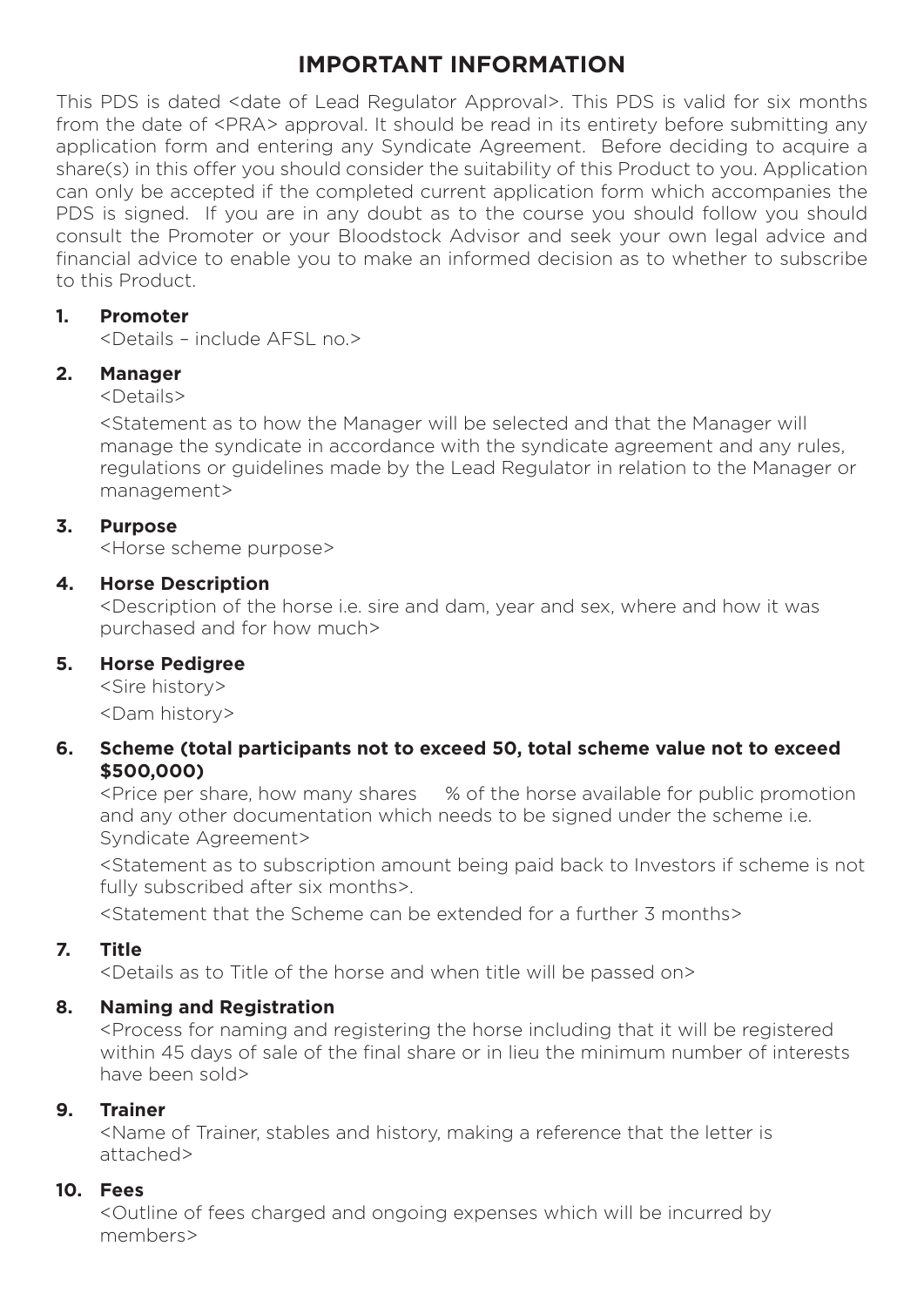### **11. Prize Money**

<How will prize money be distributed to owners>

#### **12. Valuation**

<Include Independent valuation if required>

#### **13. Veterinary Opinion**

<Attach to PDS a Veterinary Certificate dated within 30 days prior to application to register this PDS>

<Outline Vet details and that they have no interest in the horse.>

#### **14. Insurance**

<Outline the mortality insurance details for the horse including coverage and the period covered>

#### **15. Formation Expenses**

| <b>Formation Expenses</b> | <b>Total</b> | <#>% per share |
|---------------------------|--------------|----------------|
|                           |              |                |
|                           |              |                |
|                           |              |                |
|                           |              |                |
|                           |              |                |
|                           |              |                |
|                           |              |                |
|                           |              |                |
|                           |              |                |
|                           |              |                |
| <b>Total excl. GST</b>    | \$           | \$             |
| <b>Total GST</b>          | \$           | \$             |
| <b>Total incl. GST</b>    | \$           | \$             |

Note: GST is to be included only where an expense includes GST. All GST exempt expenses should be shown as such.

<Statement in relation to the application moneys (share purchase and costs) being held in a separate bank account (that is applicable for the sole purposes of this product) by the Promoter until the Racing Authority has registered or refused to register the syndicate. The promoter will discharge any expenses incurred on the horse/s for which monies have been collected from the subscribers before registration of the scheme, or if the service is not yet rendered, monies will be held on account until rendered and then discharged

#### **16. Conflicts**

<Details of any actual or perceived conflict of interest of the Promoter or manager in relation to the Horse Racing Scheme>

<Statement in relation to whether the Promoter was entitled to a free service to its sire and a disclaimer regarding any financial interest in the Sire or the Broodmare>

<Any declarations which the Promoter has received, either directly or indirectly, any benefit, payment, rebate, commission or reimbursement from any person in relation to or in connection with the acquisition or purchase of the horse and/or its syndication to Investors>

#### **17. Risks**

<Outline any risks of subscribing to a Horse Racing Scheme>